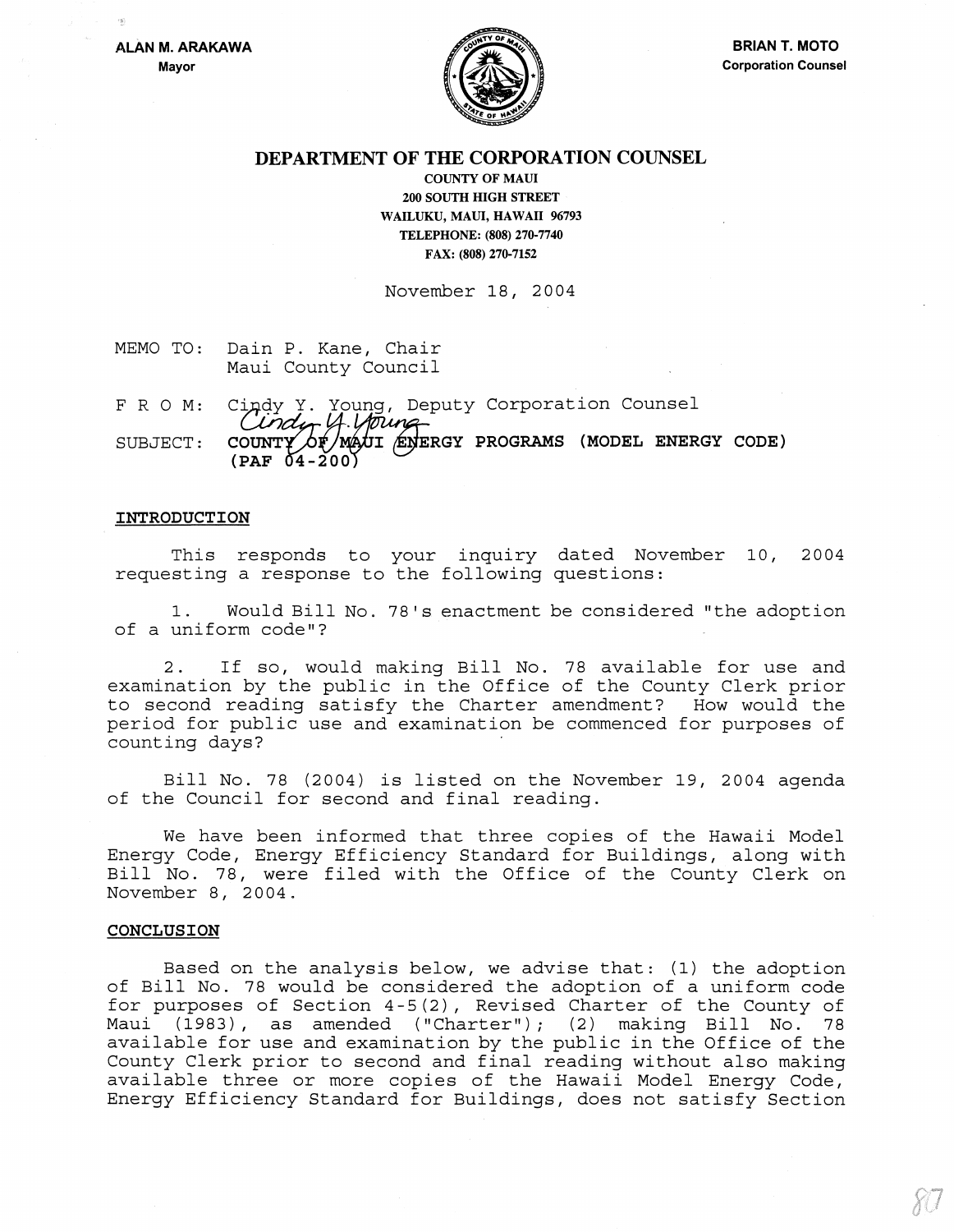Section 4-5(2) of the Charter; and (3) the period for public use and examination of a "uniform code" is commenced when three or more copies of the uniform code (in this case, the Hawaii Model Energy Code, Energy Efficiency Standard for Buildings), is filed with the Office of the County Clerk for public use and examination.

Copies of the Hawaii Model Energy Code, Energy Efficiency Standard for Buildings, have been on file with the Office of the County Clerk since only November 8, 2004. Therefore, the Charter requirement that such uniform code be on file for a period of at least sixty days prior to final passage of Bill No. 78 will not have been satisfied by the currently scheduled date of second and final reading. Accordingly, we recommend that Bill No. 78 be Accordingly, we recommend that Bill No. 78 be **tabled until the full sixty-day period has elapsed.** 

### RELEVANT CHARTER AND STATUTORY PROVISIONS

Section 4-5(2) of the Charter provides:

Prior to passage of a bill providing for the adoption of a uniform code not less than three copies of the uniform code shall be filed for use and examination by the public in the office of the county clerk at least sixty (60) days prior to passage thereof.

Section 46-19.5 (a), Hawaii Revised Statutes, provides in relevant part:

Energy efficiency building standards based on the design requirements for improvements of energy utilization in buildings developed and approved by the American Society of Heating, Refrigerating and Air-Conditioning Engineers, Incorporated (ASHRAE 90.1), shall be incorporated by each county into its building code by October 24, 1994.

## **DISCUSSION**

# 1. The enactment of Bill No. 78 would be considered "the adoption of a uniform code".

The enactment of Bill No. 78 would constitute "the adoption of a uniform code" for purposes of Section 4-5 (2) of the Charter, and, therefore, at least three copies of the Hawaii Model Energy Code, Energy Efficiency Standard for Buildings, must be "filed for use and examination by the public in the office of the county clerk at least sixty (60) days prior to passage thereof."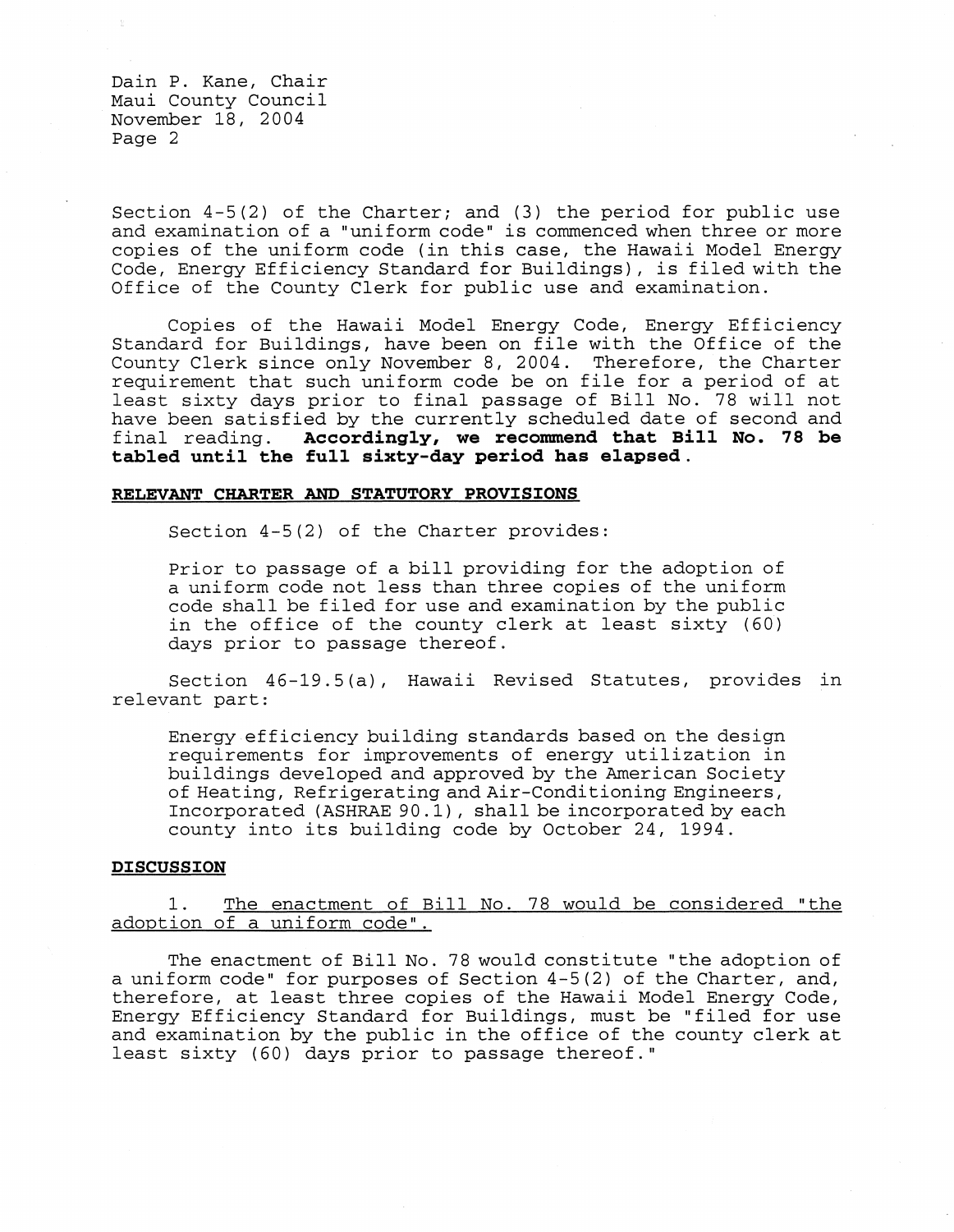Nothing in the legislative history of Section 4-5(2) of the<br>er clarifies what is meant by "uniform code." In general, Charter clarifies what is meant by "uniform code." uniform laws or acts are laws drafted with the intention that they will be adopted by all or most of the states.<sup>1</sup> Black's Law Dictionary (7th ed.). Model laws or acts are laws that are drafted and proposed as guideline legislation for states to borrow from or<br>adapt to suit their individual needs. Black's Law Dictionary adapt to suit their individual needs. (7th ed.). The Hawaii Model Energy Code is legislation based on ASHRAE (American Society of Heating, Refrigerating and Air-Conditioning Engineers, Incorporated) standards and on California and other national standards sponsored by the U.S. Department of Energy. $2$  Adoption of the Model Energy Code allows states to comply with the National Energy Policy Act of 1992 (EPACT), which requires states to adopt commercial energy codes at least as stringent as ASHRAE Standard 90.1.

Section 46-19.5 (a) , Hawaii Revised Statutes, requires counties to incorporate energy efficiency building standards into their respective building codes by October 24, 1994. According to the Preface of the Hawaii Model Energy Code, Energy Efficiency Standard for Buildings, the Hawaii Model Energy Code is a "proposed energy efficiency building code for the State of Hawaii ... designed to influence the design of new residential and nonresidential construction as well as major renovations."

As is the case with the adoption of other uniform acts and model codes,<sup>3</sup> the adoption of the Hawaii Model Energy Code is

iThere have been many uniform laws proposed by the National Conference of Commissioners on Uniform State Laws.

 $2$ Section 1.1, Hawaii Model Energy Code, Energy Efficiency Standard for Buildings provides:

The purposes of this Code are to:<br>(1) Set minimum requirements for

- Set minimum requirements for the energy-efficient design of new buildings so that they may be constructed, operated, and maintained in a manner that minimizes the use of energy without constraining the building function or the comfort or productivity of. the occupants; and
- (2) Provide criteria for energy-efficient design and provide methods for determining compliance with these criteria.

<sup>3</sup>See, e.g., Chapter 16.26, Maui County Code, pertaining to the Uniform Building Code, Chapter 16.18A, pertaining to the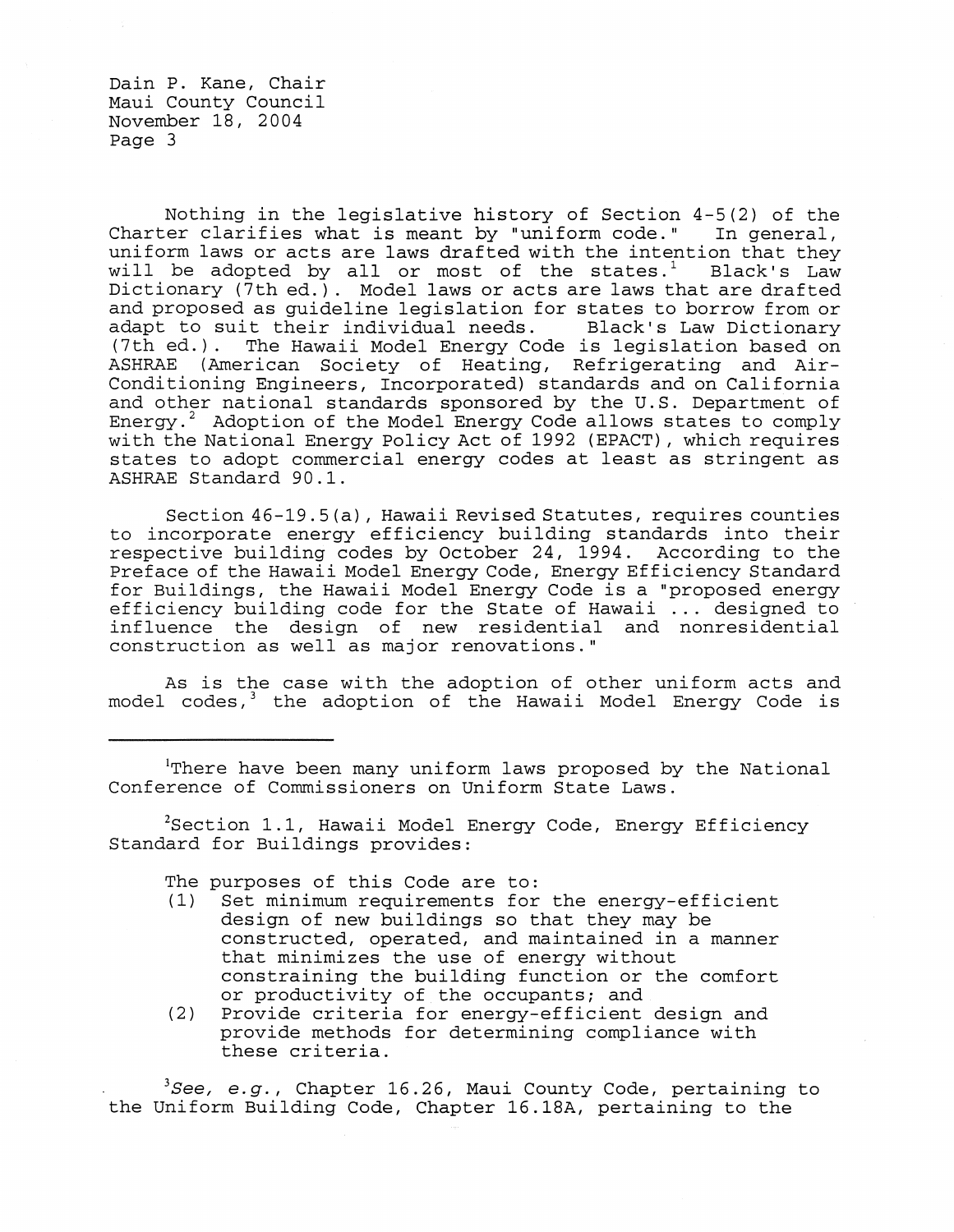achieved through a bill (Bill No. 78) that incorporates the relevant code (Hawaii Model Energy Code) by reference. In other words, the Hawaii Model Energy Code is not set forth in its entirety within Bill No. 78 itself, but rather is adopted through a provision that refers to the Hawaii Model Energy Code.

Bill No. 78 provides in relevant part:

The "Hawaii Model Energy Code, Energy Efficiency Standard for Buildings, July 1993, Prepared for: Energy Division, Department of Business, Economic Development & Tourism, State of Hawaii, Prepared by: Eley Associates, 142 Minna Street, San Francisco, California 94105," is incorporated by reference and made a part hereof, subject to the amendments set forth in this chapter.

We believe the purpose of Section 4-5(2) of the Charter is to ensure that members of the public have access to a sufficient number of copies of the relevant uniform law or code being adopted so as to be able to be fully informed of the substance of the legislation. Without access to such official copies, the public would not be able to know the details of the proposed law or code given that bills like Bill No. 78 incorporate the proposed code by reference and not verbatim.

Therefore, Section 4-5(2) of the Charter requires that, prior to passage of Bill No. 78, not less than three copies of the Hawaii Model Energy Code, Energy Efficiency Standard for Buildings, be filed in the Office of the County Clerk for public use and examination at least sixty days prior to the passage of Bill No. 78.

## 2. Satisfying the Requirements of Charter Section 4-5(2)

Making Bill No. 78 available for use and examination by the public in the Office of the County Clerk but without making available the requisite number of copies of the Hawaii Model Energy Code for the full sixty-day period would not satisfy Section  $4-5(2)$ of the Charter. Section  $4-5(2)$  mandates that three or more copies of the Hawaii Model Energy Code, Energy Efficiency Standard for Buildings, be filed with the Office of the County Clerk at least sixty days prior to second and final reading of Bill No. 78.

The period for making the uniform code available for public use and examination as required by Section 4-5(2) of the Charter commences on the day the uniform code is filed with the Office of

Uniform Plumbing Code.